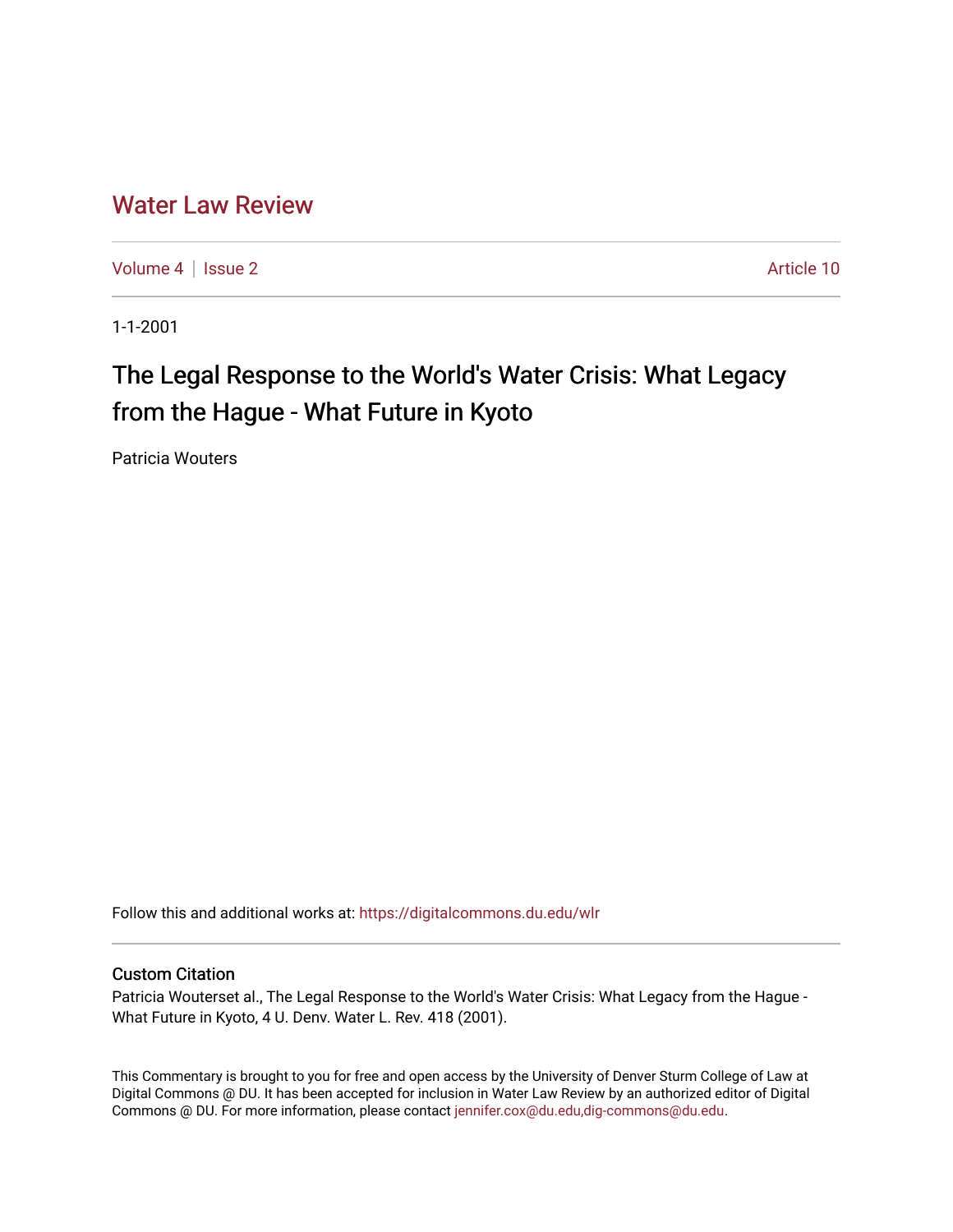## **COMMENTARY**

## **THE LEGAL RESPONSE TO THE WORLD'S WATER CRISIS: WHAT LEGACY FROM THE HAGUE? WHAT FUTURE IN KYOTO?**

# **DR.** PATRICIA WOUTERS' DR. SALMAN M. A. SALMAN<sup>t</sup><br>PATRICIA JONES<sup>tt</sup>

| L.   |                                                      |  |
|------|------------------------------------------------------|--|
| П.   |                                                      |  |
| III. | Ministerial Declaration: "Water Security in the 21st |  |
|      |                                                      |  |
| IV.  |                                                      |  |
| V.   | The UN Watercourses Convention: What Virtues? 422    |  |
| VI.  | The Way Forward: Embracing Water Law as Part of      |  |
|      |                                                      |  |

*Water is vital for the life and health of people and ecosystems and a basic requirement for* the *development* **f** *countries, but around the world women, men and children lack access to adequate and safe water to meet their most basic needs. Water resources, and the related ecosystems that provide and sustain them, are under threat from poltution, unsustpzinable use, land-use changes, climate change and many other forces.*

<sup>&</sup>lt;sup>t</sup> Dr. Patricia Wouters, Director, International Water Law Research Institute, Department of Law, University of Dundee, Dundee, Scotland, e-mail: P.k.wouters@dundee.ac.uk.

Dr. Salman M. A. Salman, Lead Counsel, Legal Department, The World Bank, Washington, D.C., e-mail: Ssalman@worldbank.org.

<sup>&</sup>lt;sup>11</sup> Patricia Jones, PhD candidate and Research Fellow, International Water Law Research Institute, Department of Law, University of Dundee, Dundee, Scotland, e- mail: p.a.jones@dundee.ac.uk.

*<sup>1.</sup> Second World Water Forum,* Declaration of the Hague, *Ministerial Declaration of the Hague on Water Security in the 21st Century,* available at Hague on Water Security in the 21st Century, available at<br>http://www.worldwaterforum.net/index2.html (last visited June 11, 2001) [hereinafter Ministerial Declaration].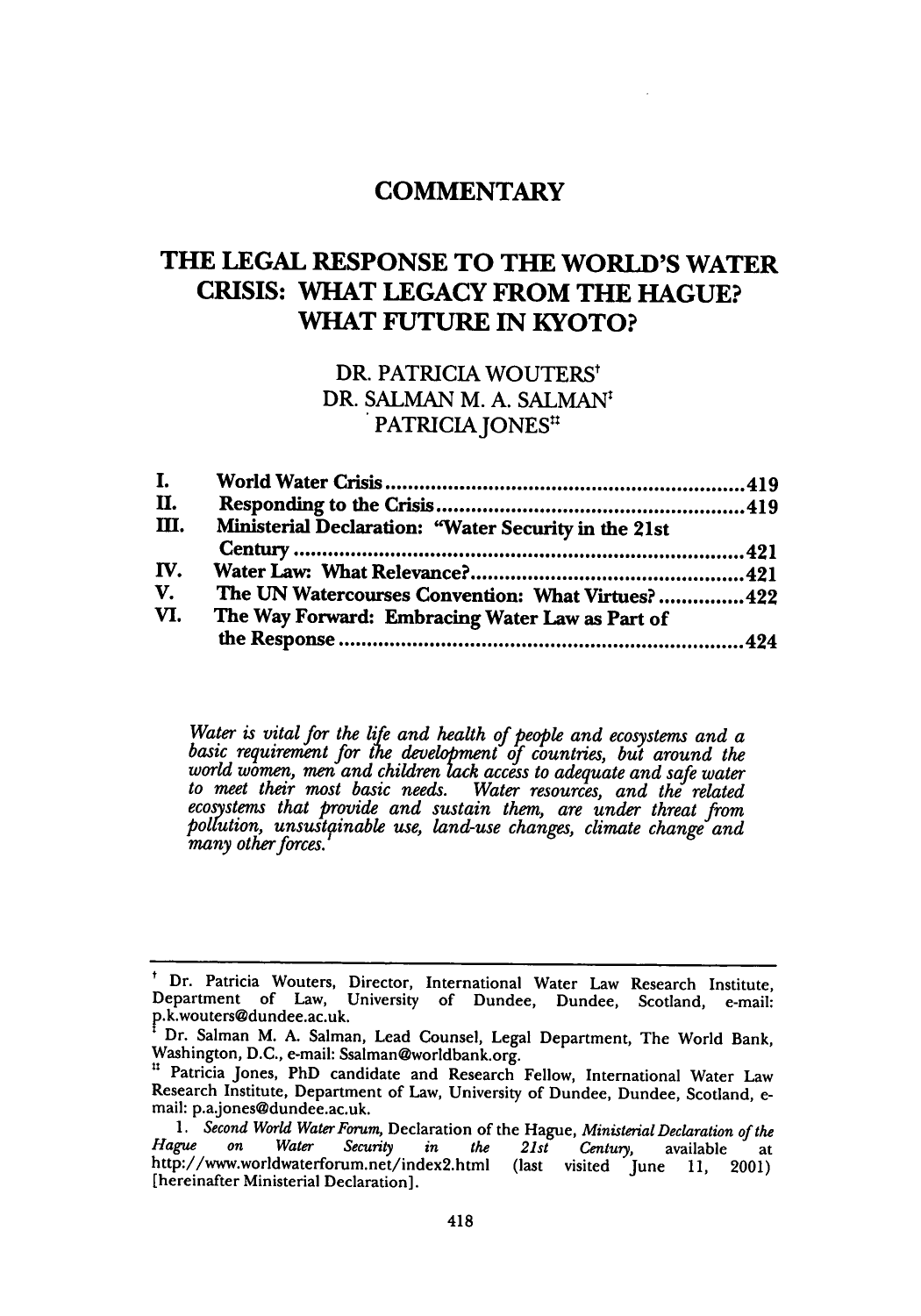## **I. WORLD WATER CRISIS**

The organizers of the second World Water Forum, held at the Hague, March 17 to 22, 2000, are to be congratulated for successfully focusing the international community's attention on the world's water problems. That a serious water crisis will occur appears certain: nearly 450 million people in 29 countries face water shortage problems now and this is expected to increase to 2.5 billion people by 2050.<sup>2</sup> In addition, over a billion people do not have access to safe drinking water and sanitation is minimal for half the world's population. Responding to this compelling challenge, politicians from around the world adopted a declaration, entitled *Ministerial Declaration of the Hague on Water Security for the 21st Century,* advocating integrated water resources management. Supplemental to this, the *World Water Vision* moves forward with the assistance of a new institutional mechanism, the *Framework for Action.5* While we applaud this effort, one important factor is overlooked and under-utilized in the formulation of the global response: water law.

#### **H. RESPONDING TO THE** CRISIS

Approximately 6000 people converged on the Hague, including **159** delegations for the parallel Ministerial meeting. The attendees were spoiled for choice when it came to papers, presentations, and entertainment. Unfortunately, the quality of some of these presentations left much to be desired and detracted from the overall, general high calibre of the meeting. For example, the World Water Council's ("WWC") World Water Vision Report, *Making Water Everybody's Business,'* and the World Commission for Water's ("WCW") World Water Vision Report, *A Water Secure World,7* both failed to accurately reflect the international law governing transboundary watercourses. Green Cross International's *National Sovereignty and International Watercourses* report somewhat mitigated this shortcoming. The WCW commissioned the report, which not only favourably refers to the United Nations ("UN") 1997 Watercourses Convention, but also

<sup>2.</sup> Press Release, World Water Council, The World Water Gap: World's Ability to Feed Itself Threatened by Water Shortage (Mar. 20, 1999), *available at* http://www.worldwatercouncil.org/press.htm (last visited June 11, 2001).

**<sup>3.</sup>** Ministerial Declaration, *supra* note 1.

*<sup>4.</sup> Id.*

**<sup>5.</sup> GLOBAL** WATER PARTNERSHIP, TOWARDS WATER SECURrIY: A FRAMEWORK FOR ACTION (2000), *available at* http://www.gwpforum.org/Library.htm (last visited June 11, 2001) [hereinafter FRAMEWORK FOR ACTION].

**<sup>6.</sup>** WORLD WATER COUNCIL, WORLD WATER VISION: MAKING WATER EvERYBODY'S BUSINESS (2000), *available at* http://www.worldwatervision.org/vision.htm (last visited June 11, 2001).

<sup>7.</sup> World Water Council, *Reports,* A Water Secure World, *at* http://www.worldwatercouncil.org/reports.htm (last visited June 11, 2001).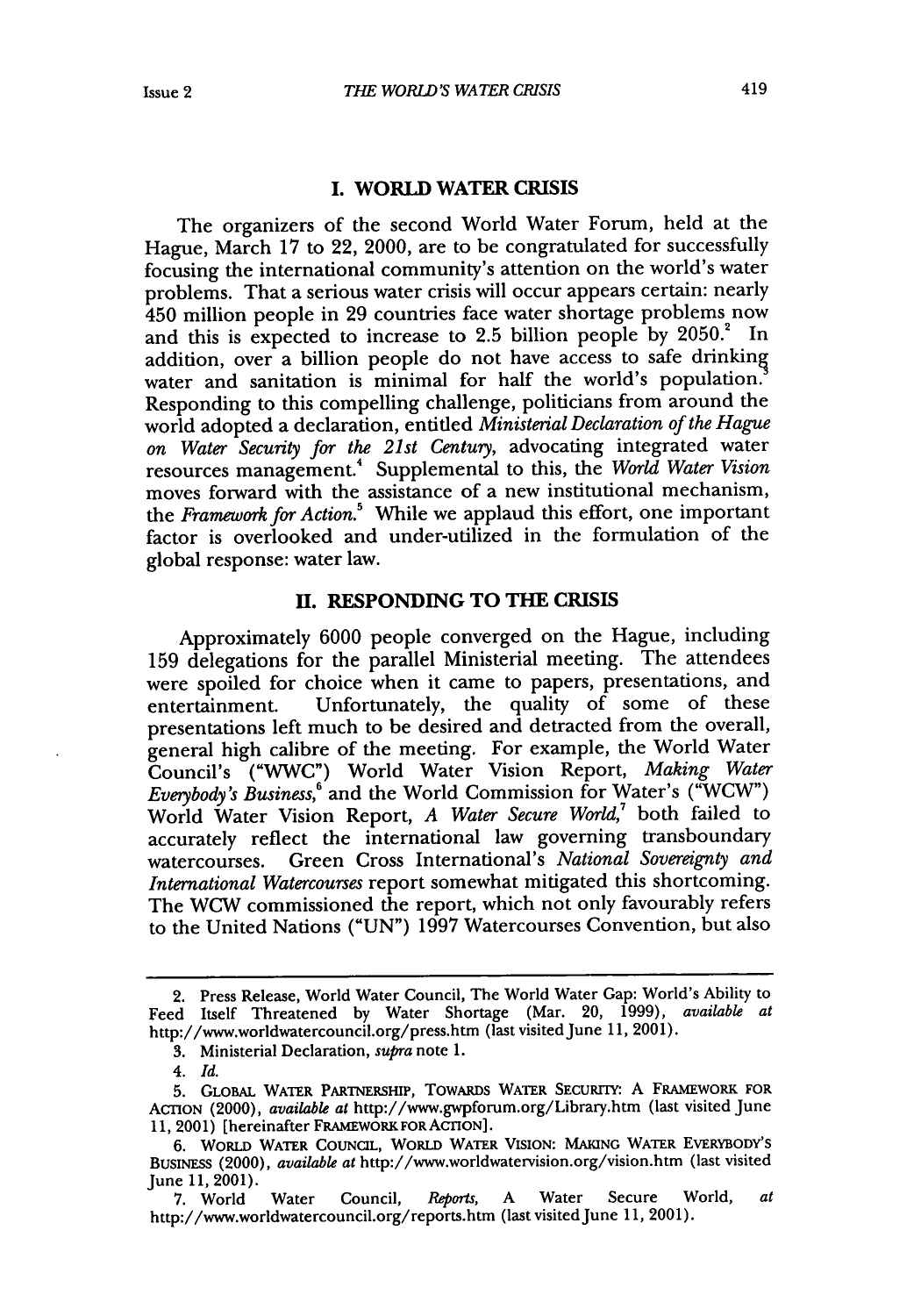accurately discusses relevant international water law.<sup>8</sup> While it is difficult to imagine a report adding anything innovative to the state sovereignty issue, its strength stems from reference to positive case studies and succinctly accurate statements on international water law.<sup>9</sup> The report correctly emphasizes that "the management of international watercourses should be determined less by the traditional notion of 'restricted sovereignty' than **by** a positive spirit of co-operation and effective interdependence."<sup>10</sup>

The Global Water Partnership's *Framework for Action* document, while incomplete in its discussion of international water law, contains positive elements that hold hope for the future." For example, it ightly emphasizes the need for legal development and regulatory frameworks for the local, regional, and international implementation<br>of water security.<sup>12</sup> The *Framework for Action* also calls for the development of institutional mechanisms and shared waters agreements in all major river basins **by** the year **2015."** The document aligns itself with the recommendations in the Green Cross Sovereignty Report, which calls on States to actively pursue the adoption of both the **UN** Watercourses Convention and the equitable and reasonable utilization principle. 4 However, some obvious confusion exists in the *Framework for Action* that is not present in the Green Cross report, such as the former's reference to the "no-harm rule" as the primary rule governing international waters.<sup>15</sup> International water law entitles and obligates riparian States to use their international watercourses equitably and reasonably. This rule is codified in Article **5** of the **UN** Watercourses Convention.<sup>16</sup> This is not a "compromise" principle, as the *Framework for Action* states," but a codified rule of customary international law.

12. *Id.* at **31-35.**

14. FRAMEWORK FOR ACTON, *supra* note 5, at 33.

**15.** *Id.* at 32.

**<sup>8.</sup> GREEN** CROSS INTERNATIONAL, NATIONAL SOVEREIGNTY **AND** INTERNATIONAL WATERcOURSEs (2000).

**<sup>9.</sup>** *Id.* at **65-98.** Case studies discussed include the Ganges, the Aral Sea, the Senegal, the Danube, the Mekong, the Mahakali, the Tigres-Euphrates, and the Nile Basins.

**<sup>10.</sup>** *Id.* at **18.**

<sup>11.</sup> **FRAMEWORK FOR ACTION**, *supra* note 5.

<sup>13.</sup> GLOBAL WATER PARTNERSHIP, TOWARDS WATER SECURITY: A FRAMEWORK FOR<br>ACTION, EXECUTIVE SUMMARY (2000), available at<br>http://www.gwpforum.org/Library.htm (last visited June 11, 2001) [hereinafter FFA ExEcUrIvE SuMMARY]. "Mechanisms between riparian states in all major river basins should be developed and shared waters agreements formulated by 2015." *Id.* at 4.

<sup>16.</sup> United Nations: Convention on the Law of the Non-Navigational Uses of International Watercourses, May 21, 1997, U.N. Doc. A/51/869 (1997), *reprinted in* <sup>36</sup> I.L.M. **700,** *available at* http://www.un.org/law/ilc/texts/nnavfra.htm (last visited June 11, 2001) [hereinafter 1997 UN Watercourses Convention]. The United National General Assembly passed the resolution containing the 1997 UN Watercourses Convention by a vote of 103 in favour, 3 against and 27 abstentions.

<sup>17.</sup> FFA ExEcurnvE SUMMARY, *supra* note 13.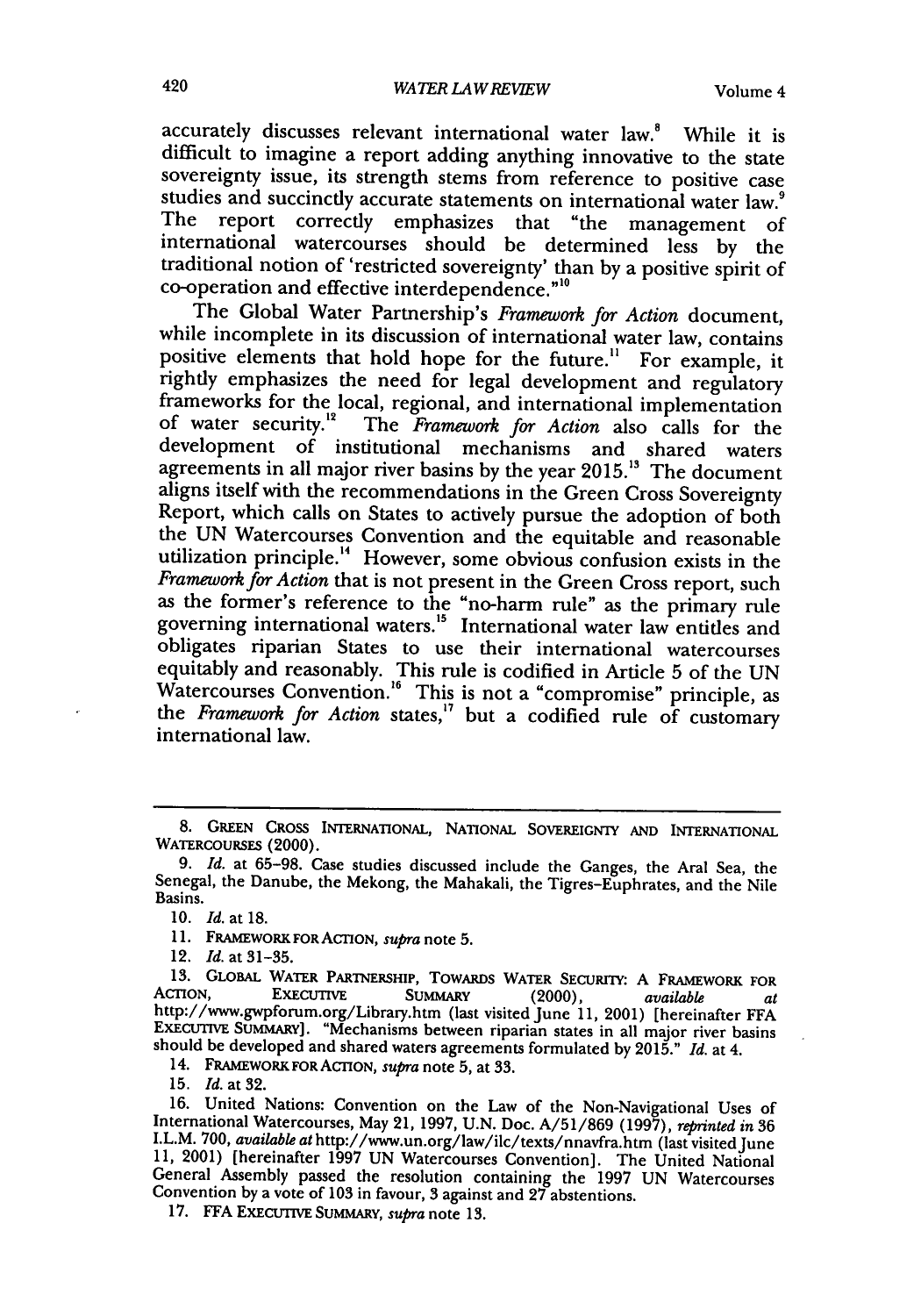#### **III. MINISTERIAL DECLARATION: "WATER SECURITY IN THE 21ST CENTURY"**

One of the most important documents from the Hague meeting is the Ministerial Declaration.<sup>18</sup> This instrument identifies the main challenges to achieving water security: meeting basic needs; securing food supply; protecting ecosystems; sharing water resources; managing risks; valuing water; and governing water wisely." Endorsing the "water security" goal, the Declaration identifies, as a primary concern, the need to share water resources "through sustainable river basin management or other approaches."<sup>20</sup> The Ministers pledged to set targets and strategies for attaining water security, but, unfortunately, did not adopt targets at the conference.

Interestingly, the Declaration commits governments to working with all stakeholders to develop rules and procedures addressing liability and compensation for damage to water resources resulting from dangerous activities.<sup>21</sup> The Declaration lists issues the international community must confront at the local, national, regional, and international levels. It calls on the Global Environmental Facility to expand work on national management plans, which have a beneficial impact on international waters. However, one major shortcoming of the Declaration is its failure to mention the UN Watercourses Convention. In addition, the Declaration fails to endorse the WCW's and the *Framework for Action's* vision. Some of the delegates attributed these shortcomings to a lack of authorization from their governments. Delegates received both reports only at the meeting; they did not have adequate time to consult with their governments.

### **IV.** WATER LAW: WHAT **RELEVANCE?**

A number of possible explanations exist for the fact that water law was either absent, inaccurately represented, or had limited presence at the meeting: (i) it bears little or no relevance to the world's water problems; (ii) it is considered too adversarial or controversial to adopt as an integral part of the solution; or (iii) it is not clearly understood. From our experience, the latter appears to be the primary reason.<sup>23</sup> Hopefully, the international community can overcome this obstacle before the meeting of the Third World Water Forum, scheduled for<br>the year 2003 in Kyoto, Japan.<sup>24</sup> The January 2002 meeting in Bonn<sup>25</sup>

22. *Id.*

<sup>18.</sup> Ministerial Declaration, *supra* note 1.

<sup>19.</sup> *Id.*

<sup>20.</sup> *Id.*

<sup>21.</sup> *Id.*

**<sup>23.</sup>** From meetings with Donor agencies, and consultations with governments, as well as discussions with participants of the Dundee annual international and national water law and policy seminar, a concern of public and private sector stakeholders has been a lack of information and understanding of international water law.

<sup>24.</sup> *See* The 3rd World Water Forum, *available at* http://www.worldwaterforum.org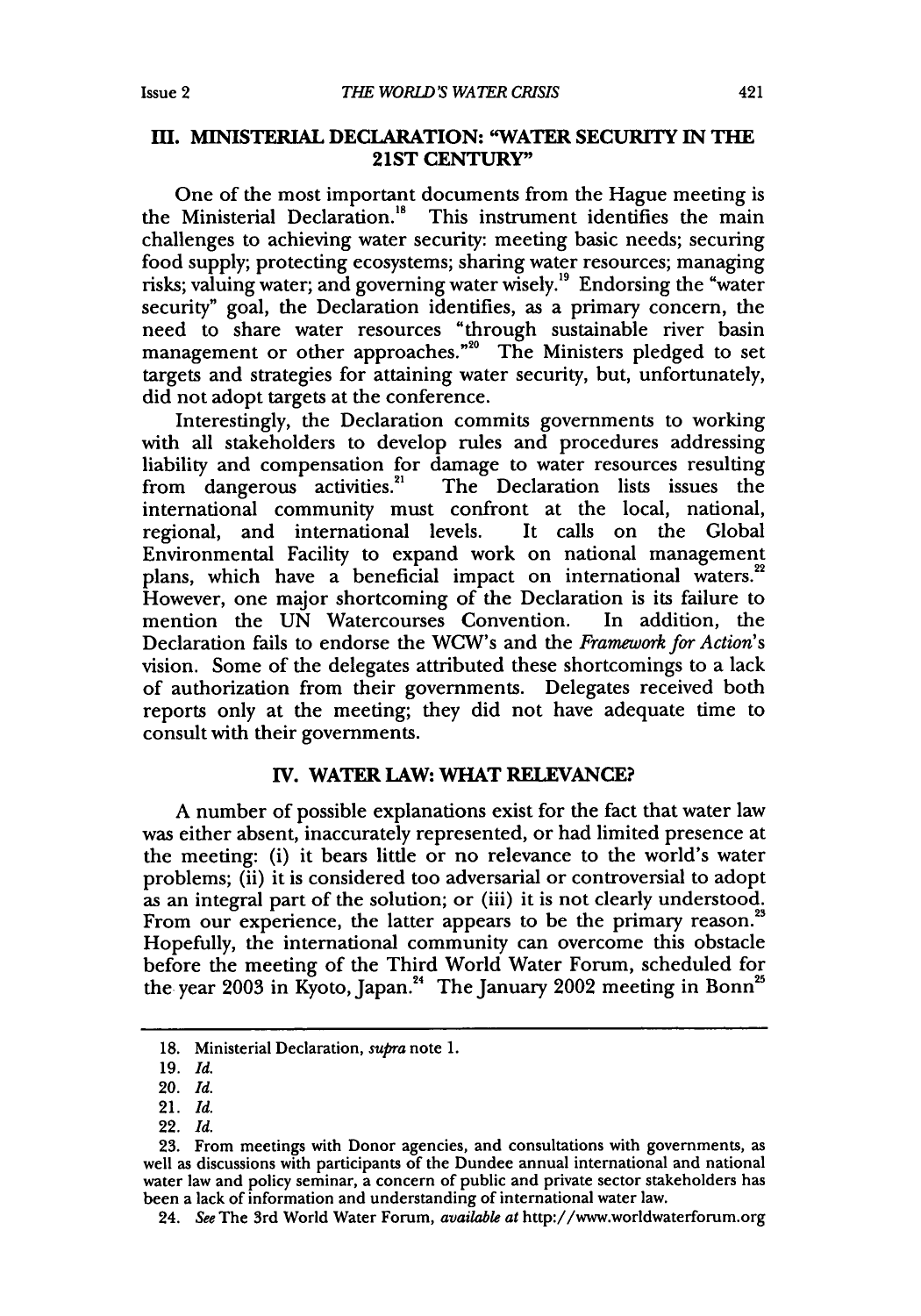and the 2002 mid-year Rio-plus-10 meeting may offer choice opportunities to correct the inadequacies of the Hague.

One move in the right direction is the recognition of the role that water law and lawyers can play in the management of the world's water resources. The Hague meeting underscored the importance of such recognition when it announced that this year's Stockholm Water Prize was awarded to South Africa's Professor Kader Asmal, an eminent lawyer, for his work as the Minister of Water Resources. Professor Asmal was the driving force behind both the adoption of the comprehensive water code in South Africa and the drafting and completion of the Southern Africa Development Community (SADC) Protocol on Shared Watercourses. Professor Asmal has also brought water to more than three million South Africans during his tenure as a minister.

Water law, whether national or international, is relevant at all stages of water resource development and management. One can identify the following three critical stages:

1. Legal entitlement. Authorities must identify all stakeholders and devise a mechanism for securing their entitlement. Without these two elements, one cannot enforce access to the resource.

2. Framework for allocation. Once the appropriate authorities decide what uses to permit, they must devise a framework for allocation. Ideally, this framework must be flexible, yet predictable, and capable of enforcement.

3. Compliance, dispute avoidance and dispute settlement. Once the authorities establish a framework for allocation, it is important that they put mechanisms in place to monitor and enforce compliance with that regime. Also, mechanisms for avoiding and peacefully settling. disputes are of the utmost importance.

For each stage, it is critical that the implementing agency adopt an interdisciplinary approach. Hydrologists, engineers, and economists might identify option ranges for the indicators of each stage, but a legal framework will provide the parameters for implementation and ensure the arrangement's stability.

## **V. THE UN** WATERCOURSES **CONVENTION: WHAT VIRTUES?**

Some of the documents, presentations, and discussions at the World Water Forum criticized the UN Watercourses Convention on numerous counts. Many of these criticisms were unfounded and could serve only to undermine the global attempt to ensure the peaceful

<sup>(</sup>last visited June 11, 2001).

<sup>25.</sup> Dublin + 10, referring to the to Dublin Principles adopted in 1992, which advocate integrated water resource management - IWRM. The Dublin Principles are *available at* http://www.dundee.ac.uk/law/water (last visited June 11, 2001). For information about the international freshwater conference discussing the Dublin principles, see http://www.water-2001.de (last visited June 25, 2001). For information about the Rio + 10 conference, *see* http://www.johannesburgsummit.org (last visited June 25, 2001).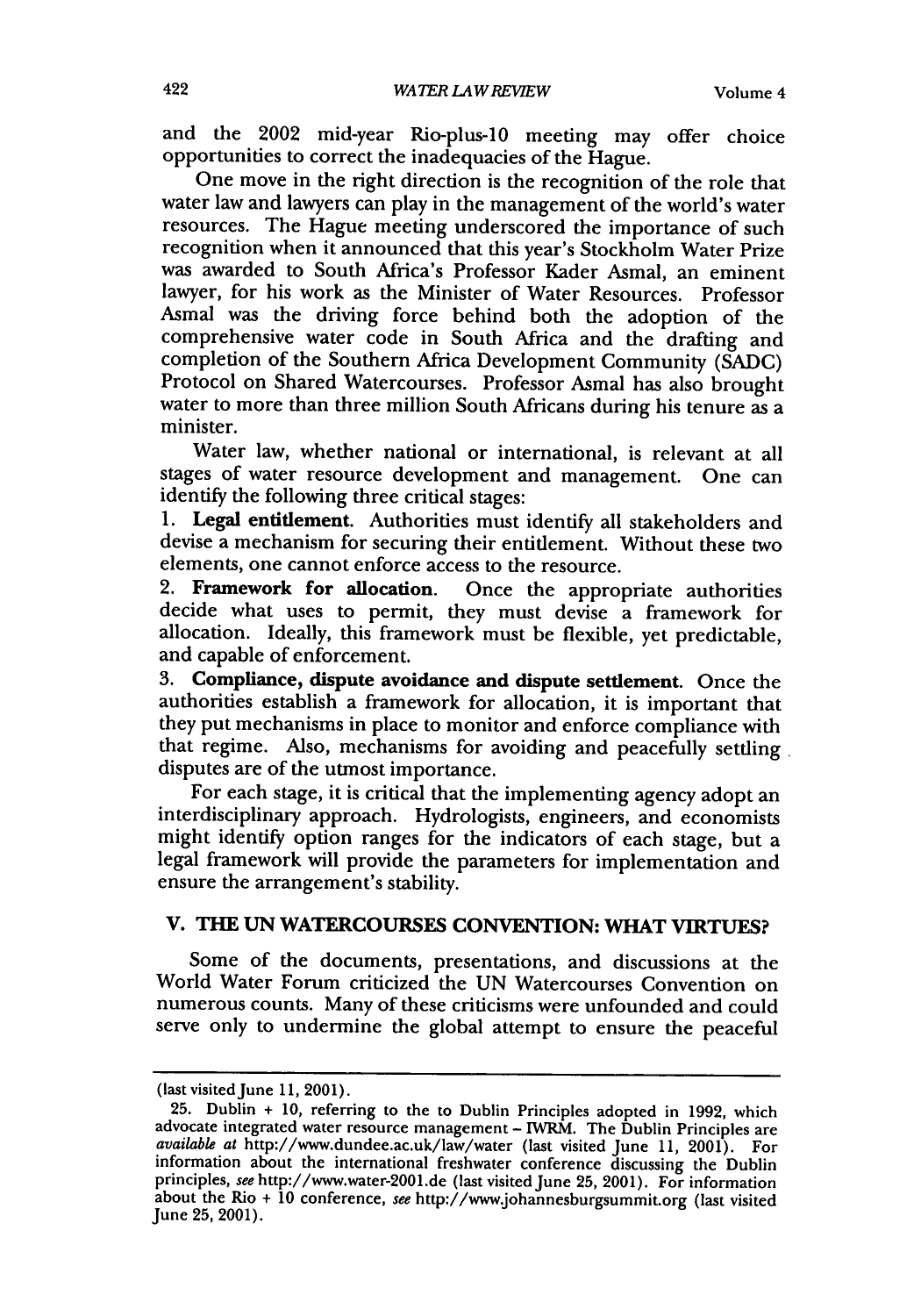sharing and protection of transboundary waters. The Convention, adopted on May 21, 1997, was open for signature until May 20, 2000.<sup>86</sup> Presently, it has fifteen signatories and seven ratifications. Contrary to the views of many noted "experts," the Convention did not require thirty-five ratifications **by** May 20, 2000 in order to come into force. As with many other global international treaties, the **UN** Watercourses Convention will come into force upon acquiring the necessary number of ratifications.<sup>27</sup> This could occur at any time and, in fact, is a feasible possibility. However, even if the Watercourses Convention never enters into force, it already has generated considerable influence on States. This influence is apparent in the drafting of new agreements or the diplomatic negotiations between States regarding their shared watercourses. For instance, the drafters of the Southern African Development Community Protocol on Shared Watercourses have rewritten the protocol to include the main provisions of the Convention.<sup>28</sup> Additionally, the International Court of Justice Additionally, the International Court of Justice underscored the Convention's importance when it referred to a number of its provisions within the *Gabcikovo-Nagymaros* case, a dispute between Hungary and Slovakia over the Danube. In any event, many of the substantive rules contained in the Convention reflect customary international law, which binds all States regardless of entry into force of the **UN** Convention.

Another ill-founded criticism voiced at the Hague meetings was that the Convention failed to meet environmental imperatives,<br>including the new mantra of "sustainable development." The including the new mantra of "sustainable development." Convention's purpose is to provide a framework for States to define their relations concerning transboundary waters, not to design an environmental conservation package that includes international waters as part of the scheme. In fact, the principle of equitable and reasonable use, along with the mechanisms for operationalizing it, incorporates the notion of sustainable development.<sup>30</sup> In addition, this provision allows decision makers to consider all relevant factors in the overall assessment of what qualifies as a legitimate use. It is clear that sustainable development and environmental protection and conservation are relevant factors to be considered in particular circumstances.

The suggestion that the Convention is weak because it does not require that all existing watercourse agreements be consistent with its

**<sup>26. 1997</sup> UN** Watercourses Convention, *supra* note **16,** art. 34.

**<sup>27. 1997</sup> UN** Watercourses Convention, *supra* note **16,** art. **36.**

**<sup>28.</sup>** Protocol on Shared Watercourse Systems in the Southern African Development Community **(SADC)** Region, *available at* http://www.sadcwscu.org.ls/protocol/protocol.htm (last visited June **11,** 2001).

**<sup>29.</sup>** Case Concerning the Gabcfkovo-Nagymaros Project (Hungary/Slovakia) (Sept. **25, 1997),** *reprinted in part in* **37** I.L.M. **162 (1997),** case excerpts *available at* http://www.icj.law.gla.ac.uk (last visited June 11, 2001).

**<sup>30.</sup>** Article **5** of the **1997 UN** Watercourses Convention uses the term "sustainable utilization." Article 24.2.a requires a watercourse State to consult to "plan the sustainable development" of an international watercourse.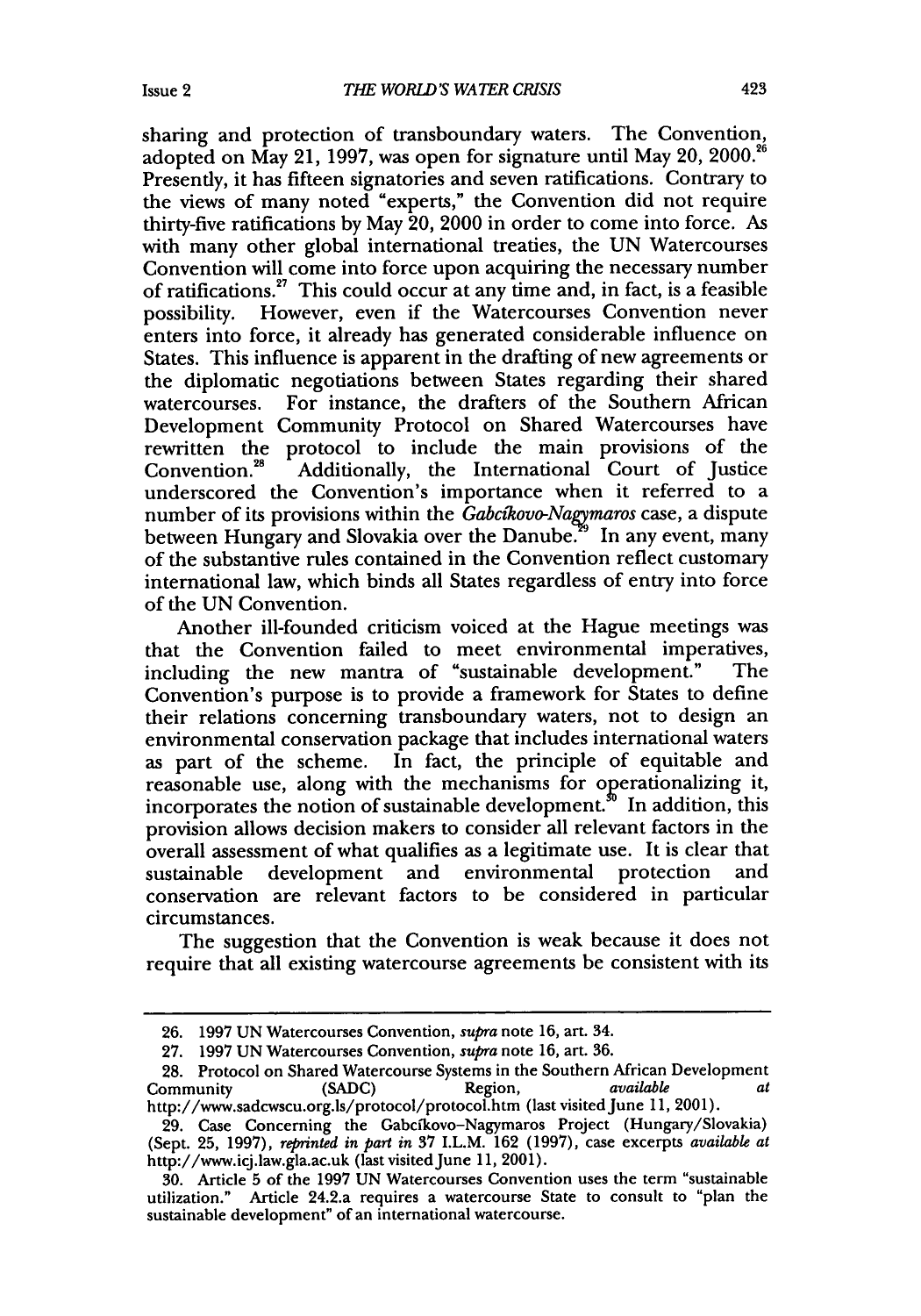provisions fails to recognize the consequences of such a proposition. This requirement would declare some 3000 existing watercourse agreements void upon the Convention's adoption, resulting in unnecessary chaos and confusion. Moreover, it is unlikely that the General Assembly of the United Nations in May 1997 would have adopted the Convention if it had included provisions to this effect. The Convention provides a model upon which to base negotiations for change-relevant to agreements requiring modification.

The strongest element of the Convention is its procedural mechanisms. These mechanisms provide predictable and pragmatic guidelines by which States can lawfully develop their international waters. This is especially important for States that share an This is especially important for States that share an international watercourse for which no agreement exists. Participation in the UN Watercourses Convention could enhance the opportunity for co-operation as well as attract international financing for the development of the water resources within the entire basin.

Although the UN Watercourses Convention is not a perfect instrument, it goes a long way toward providing States with a useful framework that facilitates the peaceful development of shared watercourses through substantive and procedural rules. On the substantive side, it places all States on a level playing field. This permits each state to put forth its case based on all factors relevant to its particular needs, emphasizing the equality of riparian States' rights.<sup>31</sup> It also includes protective provisions regarding the It also includes protective provisions regarding the ecosystem.<sup>32</sup> On the procedural side, the Convention has many strengths. It offers States pragmatic mechanisms, including exchange of information, consultations, establishment of joint mechanisms, notification for planned measures, and other means aimed at avoiding disputes and attaining agreeable solutions.<sup>33</sup>

### **VI. THE WAY FORWARD: EMBRACING WATER LAW AS PART OF THE RESPONSE**

The Third World Water Forum will take place in Kyoto, Japan, in 2003, most likely following a format similar to the Hague meeting. Hopefully, water law will play a more prominent role leading up to the next meeting. To achieve water security, it is important to follow an approach involving "co-operation between different kinds of water users, and between those sharing river basins and aquifers, within a framework that allows for the protection of vital ecosystems from

<sup>31. 1997</sup> UN Watercourses Convention, *supra* note 16, arts. 5, 6. This does not necessarily mean equality of share of the waters. For interpretative commentary, see Report of the International Law Commission on the Work of its Forty-sixth Session, U.N. GAOR, 49th Sess., Supp. No. 10, U.N. Doc. A/49/10 (1994), *reprinted in* Y.B.I.L.C., vol. II, pt. 2, at 88 (1994).

<sup>32. 1997</sup> UN Watercourses Convention, *supra* note 16, arts. 7, 20-24.

<sup>33. 1997</sup> UN Watercourses Convention, *supra* note 16, arts. 3,4,8,9, 11-19, 30, 32, 33.